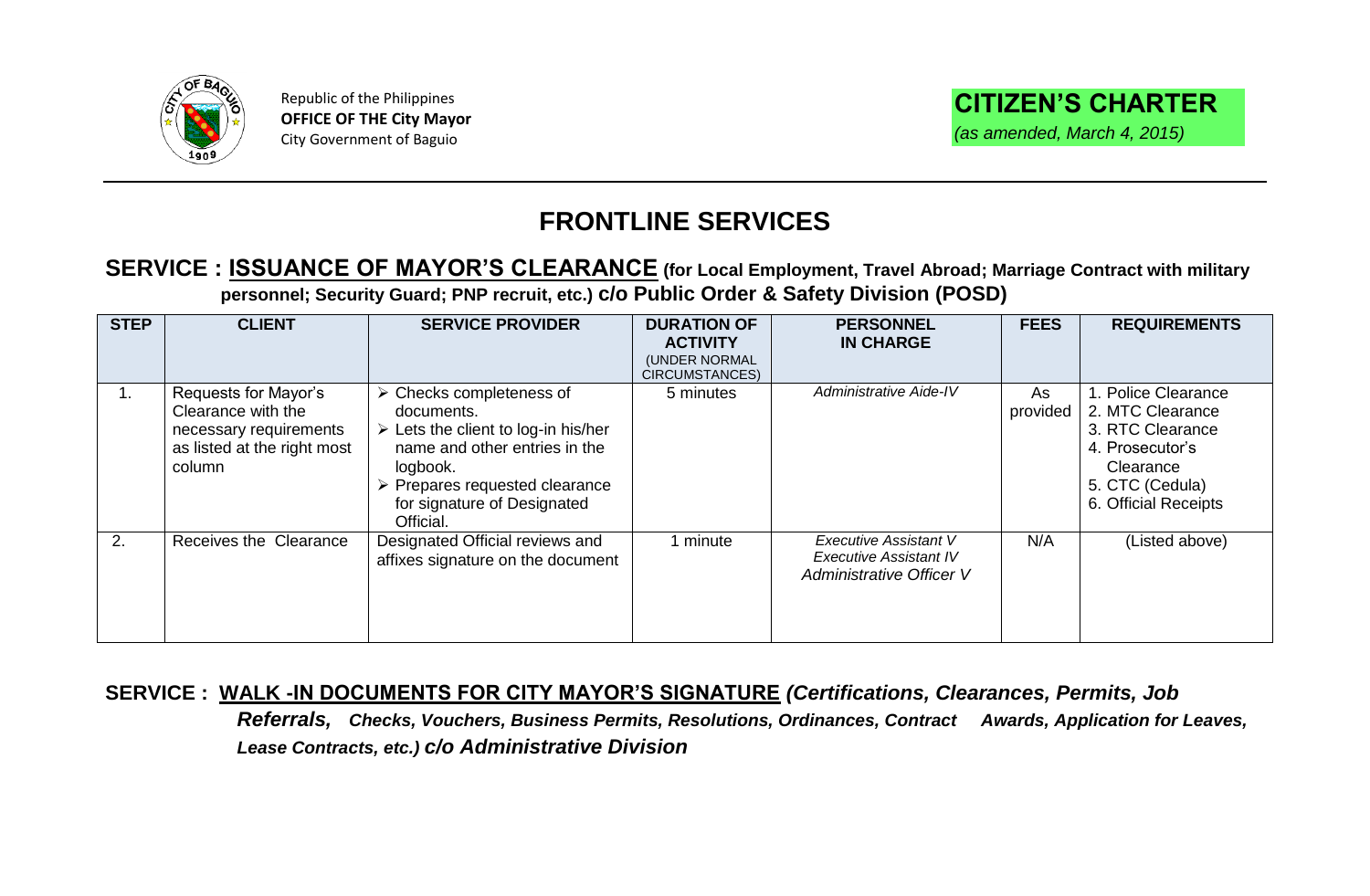| <b>STEP</b> | <b>CLIENT</b>                           | <b>SERVICE PROVIDER</b>                                                                                                         | <b>DURATION OF</b><br><b>ACTIVITY</b><br>(UNDER NORMAL<br><b>CIRCUMSTANCES)</b> | <b>PERSONNEL</b><br><b>IN CHARGE</b>                                                      | <b>FEES</b> | <b>REQUIREMENTS</b>                                                           |
|-------------|-----------------------------------------|---------------------------------------------------------------------------------------------------------------------------------|---------------------------------------------------------------------------------|-------------------------------------------------------------------------------------------|-------------|-------------------------------------------------------------------------------|
|             | Submits document/s                      | Acknowledges receipt, records,<br>and forwards document/s to<br>proper official/employee                                        | 1 minute                                                                        | Administrative Aide IV<br>Administrative Aide VI                                          | N/A         | Initials of Dep't . Head<br>concerned or duly<br>authorized<br>representative |
| 2.          | Waits for action in the<br>waiting area | Verifies contents, puts initials on<br>the document/s and forwards it to<br>the City Mayor/Authorized official<br>for signature | 1 minute                                                                        | <b>Executive Assistant V</b><br><b>Executive Assistant IV</b><br>Administrative Officer V | N/A         | N/A                                                                           |
|             |                                         | Affixes his signature                                                                                                           | I minute                                                                        | City Mayor                                                                                | N/A         | N/A                                                                           |
| 3.          | Receives the Document/s                 | Releases the document/s                                                                                                         | 1 minute                                                                        | Administrative Aide IV<br>Administrative Aide VI                                          | N/A         | N/A                                                                           |

# **SERVICE: ISSUANCE OF NEW BUSINESS PERMIT c/o Permits &Licensing Division (PLD)**

| <b>STEP</b>    | <b>CLIENT</b>                                                       | <b>SERVICE PROVIDER</b>                                                                                                                                                                                                                                                                                       | <b>DURATION OF</b><br><b>ACTIVITY</b><br>(UNDER NORMAL<br>CIRCUMSTANCES) | <b>PERSONNEL IN CHARGE</b> | <b>FEES</b>                     | <b>REQUIREMENTS</b>      |
|----------------|---------------------------------------------------------------------|---------------------------------------------------------------------------------------------------------------------------------------------------------------------------------------------------------------------------------------------------------------------------------------------------------------|--------------------------------------------------------------------------|----------------------------|---------------------------------|--------------------------|
|                | Secures, fills up<br>application Form and<br>submits the same       | <b>Issues application Form</b><br>Encodes necessary<br>information from the<br>submitted Form into the<br>system (EBPLS)                                                                                                                                                                                      | 3 minutes                                                                |                            | N/A                             | N/A                      |
| $\overline{2}$ | Complies with all the<br>requirements from the<br>concerned offices | Approval/Clearance of the<br>following offices:<br>1. City Planning & Dev"t Office<br>2. City Environment & Parks<br><b>Management Office</b><br>3. City Bldg. and Arch. Office<br>4. Health and Sanitation Office<br>5. Bureau of Fire Protection<br>6. Campaign and Investigation<br>(City Treasury Office) | C/O<br>concerned<br>offices                                              | C/O<br>concerned offices   | C/O<br>concern<br>ed<br>offices | C/O<br>concerned offices |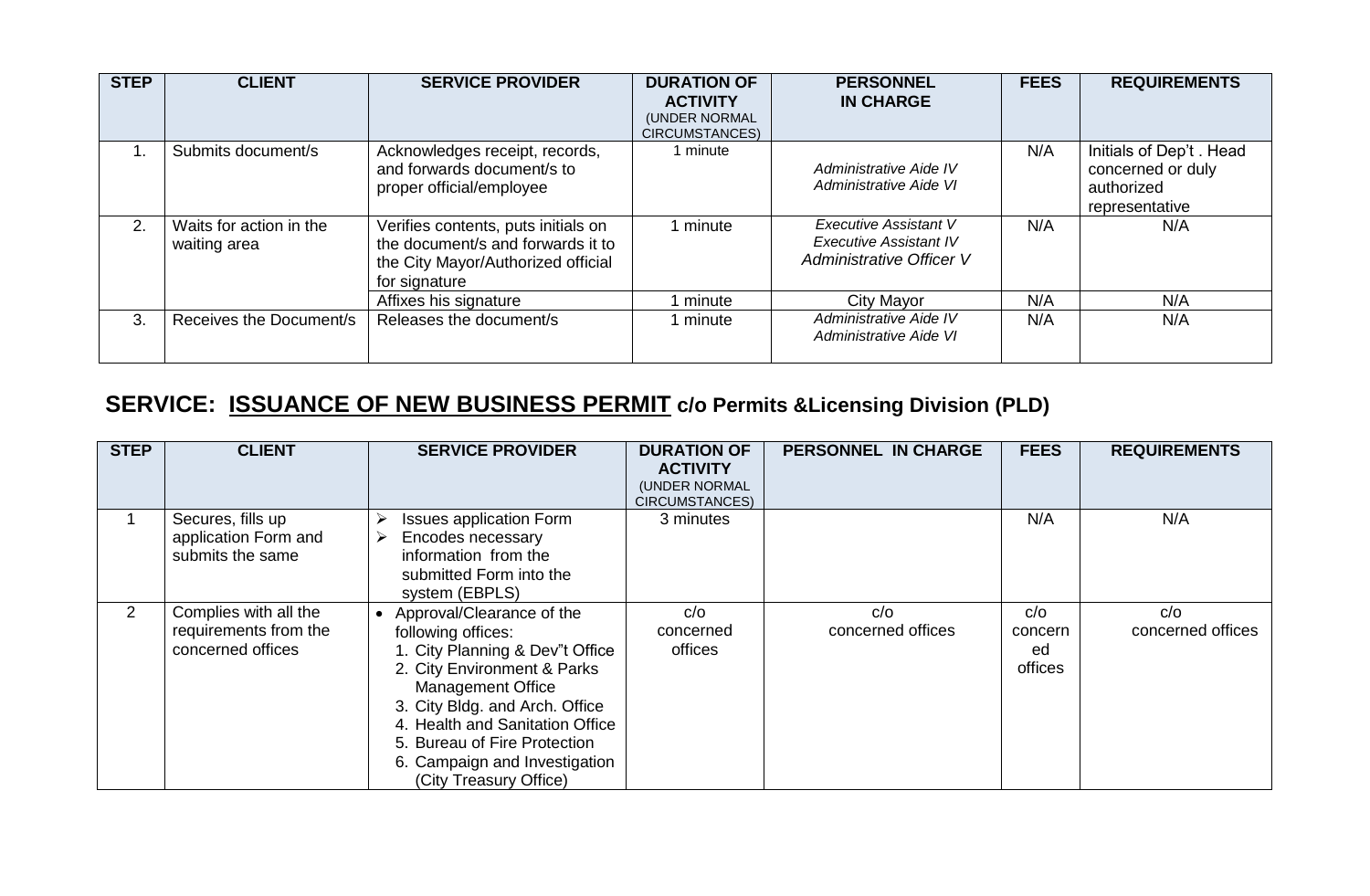| 3 | Proceeds to the City     | C/O                            | C/O                    | C/O                         | C/O    | C/O                       |
|---|--------------------------|--------------------------------|------------------------|-----------------------------|--------|---------------------------|
|   | Treasury Office for      | <b>Treasury Office</b>         | <b>Treasury Office</b> | <b>Treasury Office</b>      | Treasu | <b>Treasury Office</b>    |
|   | assessment and payment   |                                |                        |                             | ry     |                           |
|   | of fees                  |                                |                        |                             | Office |                           |
| 4 | Proceeds to PLD for      | Approves the business permit   | 3 Minutes              | City Mayor                  | N/A    | Payment of                |
|   | printing and issuance of |                                |                        |                             |        | <b>Business Fees</b>      |
|   | business permit          | Reviews necessary<br>⊵         | 3 minutes              |                             | N/A    | <b>Barangay Clearance</b> |
|   |                          | attachments                    |                        | <b>DESIGNATED PERSONNEL</b> |        | Certifications from       |
|   |                          | Verifies if business permit is |                        |                             |        | CEPMO, SEC                |
|   |                          | already approved by the        |                        |                             |        | registration, etc.        |
|   |                          | City Mayor                     |                        |                             |        | Claim Stub<br>↘           |
|   |                          | Prints and issues the          |                        |                             |        |                           |
|   |                          | approved business permit       |                        |                             |        |                           |

### **SERVICE: RENEWAL OF BUSINESS PERMIT c/o Permits &Licensing Division (PLD)**

| <b>STEPS</b> | <b>CLIENT</b>                                                     | <b>SERVICE PROVIDER</b>                                                                                                                | <b>DURATION OF</b><br><b>ACTIVITY</b><br>(UNDER NORMAL<br>CIRCUMSTANCES) | <b>PERSON IN CHARGE</b>     | <b>FEES</b> | <b>REQUIREMENTS</b>                                                                       |
|--------------|-------------------------------------------------------------------|----------------------------------------------------------------------------------------------------------------------------------------|--------------------------------------------------------------------------|-----------------------------|-------------|-------------------------------------------------------------------------------------------|
| ι.           | Submits official receipt of<br>payment of business<br>permit fees | Approves the business permit                                                                                                           | 3 Minutes                                                                | City Mayor                  | N/A         | Official Receipt of<br>payment of Business<br>Fees                                        |
|              |                                                                   | Verifies if business permit is<br>⋗<br>already approved by the<br>City Mayor<br>Prints and issues the<br>↘<br>approved business permit | 3 minutes                                                                | <b>DESIGNATED PERSONNEL</b> | N/A         | <b>Barangay Clearance</b><br>Certification from<br><b>CEPMO</b><br><b>Claim Stub</b><br>⋗ |

#### **SERVICE: ISSUANCE OF A WORKING PERMIT: For Food Handlers ( FH) and Non-Food Handlers (NFH), Entertainers & Attendants (E&A), Minors . c/o Public Employment Service Office (PESO)**

| <b>STEP</b> | <b>CLIENT</b> | <b>SERVICE PROVIDER</b> | <b>DURATION OF</b> | <b>PERSON-IN-CHARGE</b> | <b>FEES</b> | <b>REQUIREMENTS</b> |
|-------------|---------------|-------------------------|--------------------|-------------------------|-------------|---------------------|
|             |               |                         | <b>ACTIVITY</b>    |                         |             |                     |
|             |               |                         | (UNDER             |                         |             |                     |
|             |               |                         | <b>NORMAL</b>      |                         |             |                     |